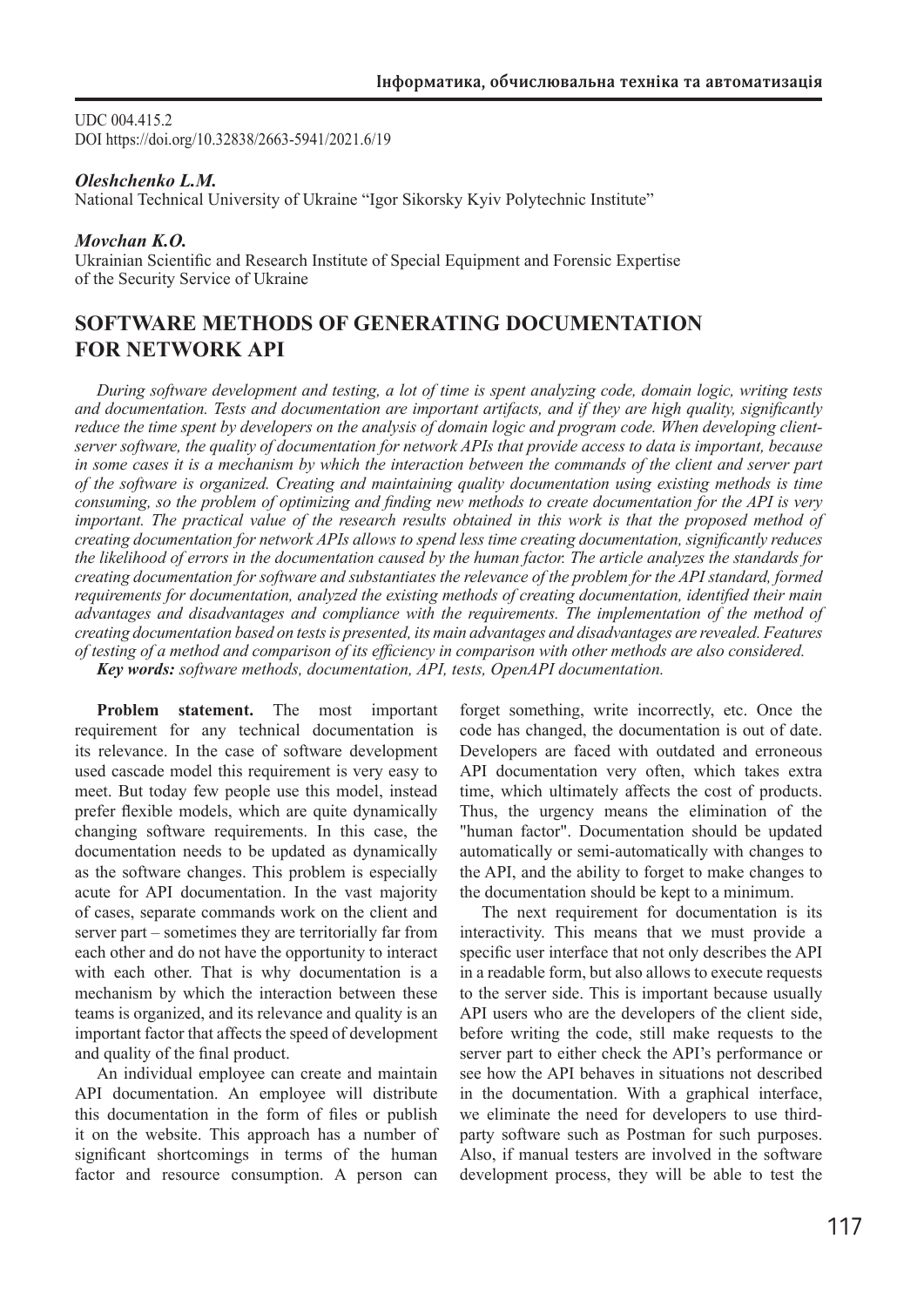server part separately and it will be easier for them to "find the extreme" (client or server part) if the program does not meet the requirements, because testers using interactive documentation will be able to check the correct operation of the server part independently. Another advantage of interactivity is that they actually eliminate situations where the documentation does not fully describe possible answers or error codes, because in this case, without much effort, API users will be able to check such situations themselves.

**Related research.** The following software methods are most often used to create and maintain documentation for the REST API [1-10]:

– creating documentation using tools for a specific programming language / framework;

– writing documentation manually;

– creation of documentation with the help of third-party utilities;

– creation of documentation based on tests.

**The main goal of the article** is to create software methods that allows to optimize and automate the process of creating documentation for the network API.

**An overview of existing software methods**. Currently, the most commonly used application programming interfaces are GraphQL, JSON RPC, SOAP and REST API.

GraphQL is a standard for declaring the structure and methods of obtaining data or syntax, which describes how user can read data from the server [1].

GraphQL has three main characteristics:

– allows the client to specify exactly what data he needs;

– facilitates aggregation of data from several sources;

– uses a type system to describe data.

This approach, in addition to flexibility, reduces the number of requests and the amount of data at

the transport level. The GraphQL API is based on three main building blocks: schemas, queries, and resolvers. GraphQL provides the following types of operations: request (data reading), mutation (data recording) or subscription (continuous data reading) [2]. Any of these operations is simply a string that must be compiled according to the GraphQL query language specification. Once such an operation comes to the server from the client program, it can be interpreted using the entire GraphQL schema and provide the data required by the client application. GraphQL can work with any high-level network protocol (most often using HTTP) and with any data format (usually using JSON).

The advantage of using GraphQL is declarativeness. Also, the advantages include strong and clear typing, no problems with versioning. Another important aspect of GraphQL is its hierarchical nature. GraphQL is built on the relationship between objects, which simplifies the formation of queries, where the RESTful service may need a multiple query system "request / response" or a complex merge operation in SQL [3]. The main disadvantage is considered to be the complexity of implementation on the server side. Typically, this is why GraphQL is used as an additional layer between the client and web services. In this case, web services do not use GraphQL, but provide access to data using the REST API. The task of automating and optimizing the process of creating documentation is irrelevant, because the abovementioned GraphQL-scheme is documentation for users of network АРІ [4].

JSON-RPC is a remote procedure call protocol that uses JSON as the data format. This protocol is very similar to XML-RPC, its specification defines several types of data and rules for their processing [5]. It is designed as a simple, flexible and understandable



**Fig. 1. GraphQL example in microservice architecture [1]**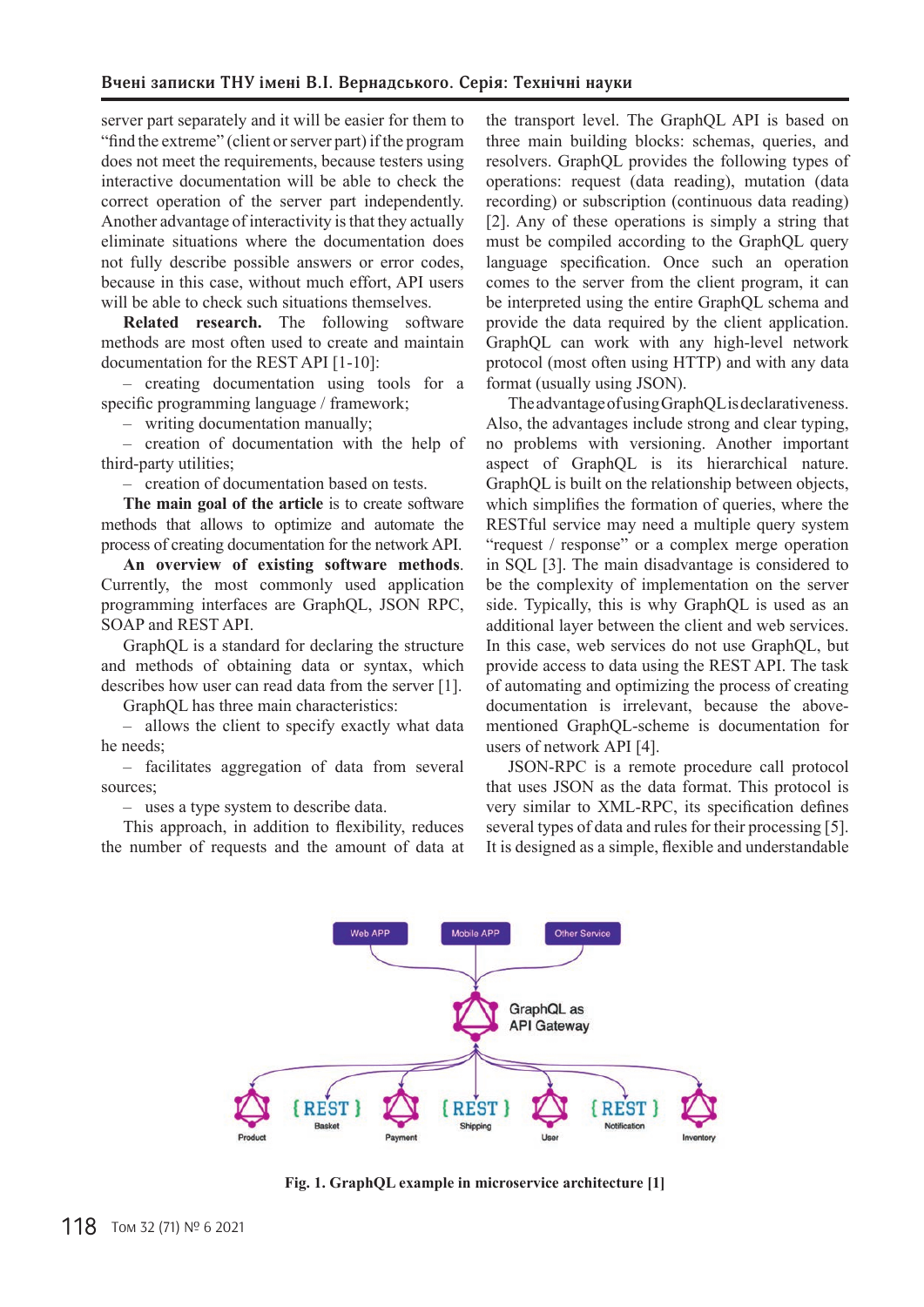standard. JSON-RPC is based on sending requests to a server that implements a remote protocol. All transmitted data are requests serialized in JSON. A query is a call to a specific method provided by a remote system. It must contain three mandatory components:

– "method" is a line with the name of the method; – "params" – data transmitted to the method as parameters;

 $-$  "id" – a value of any type used for matching the request to the answer.

The server must return a response to each request received. The answer should contain the following properties:

– "result" – data returned by the method. If an error occurred during execution of the method, this property must be set to null;

– "error" – error code in case of error during execution method, otherwise null;

– "id" is the same value as in the query to which it belongs reply.

Notifications have been introduced for situations where no response is required. Notifications differ from the request by the absence of "id". The main advantage of JSON-RPC is its simplicity and intuitiveness. Often, when developing APIs, programmers who know nothing about standards themselves design interfaces with a similar query and response structure. JSON-RPC is well suited for web services with a small amount of functionality and data types. However, the lack of caching and versioning mechanisms, the lack of a clear specification make this standard unsuitable for large-scale web services. The JSON-RPC standard is very simple, so it is a simple task to generate documentation for APIs that use this standard. In particular, all that the documentation should contain is a list of methods, parameters, answers and error codes. Implementations of this standard for different platforms cope well with this task. In particular, it is JSON-RPC. NET for the .NET platform, go / net / rpc for GoLang, php-json-rpc for PHP [6].

SOAP is a protocol for exchanging structured messages in distributed computing systems [7]. For SOAP, there is no difference between calling a procedure and answering a call, it simply defines the message format as an XML document.

The message may contain a call to the procedure, a response to it, a request to perform some other action. The SOAP specification does not use message content analysis, it only specifies its standard for its design. SOAP is based on the XML language and extends one of the application layer protocols – HTTP, FTP, SMTP, etc. As a rule, HTTP is most often used. A SOAP message is an XML document that

consists of three main elements: an envelope (SOAP Envelope), a header (SOAP Header), and a body (SOAP Body).



**Fig. 2. Messaging between client and server using SOAP [7]**

REST is an approach to the architecture of network protocols that provide access to information resources [8; 9]. It was described and popularized by Roy Fielding, one of the creators of the HTTP protocol. Fielding developed REST in parallel with HTTP 1.1 based on the previous version 1.0 [10]. REST has several architectural limitations. One of the limitations is the client-server architecture. This type of architecture requires a division of responsibilities between the components that store and update data (server) and those components that display data on the user interface and respond to actions with this interface (client). This separation allows the components to work independently. The next limitation is that the interaction between the server and the client does not have a state, ie each request contains all the necessary information for its processing, and does not rely on the fact that the server knows something from the previous request.

An additional limitation of the REST style is that systems written in this style must support caching, ie the data transmitted by the server must contain information about whether they can be cached and, if so, for how long. This allows to increase performance while avoiding unnecessary queries, but also reduces the reliability of the system due to the fact that the data in the cache may be outdated. REST API is a set of URIs, HTTP calls to these URIs, and a large number of resource views in JSON or XML format, many of which will contain cross-references. Addressing is based on covering resources with unique identifiers. Restrictions on interface uniformity are partially implemented through combinations URI and HTTP verbs and their use according to standards and conventions. Resources must be nouns, and action on a resource is a verb. The URI should always refer to the resource, not the action.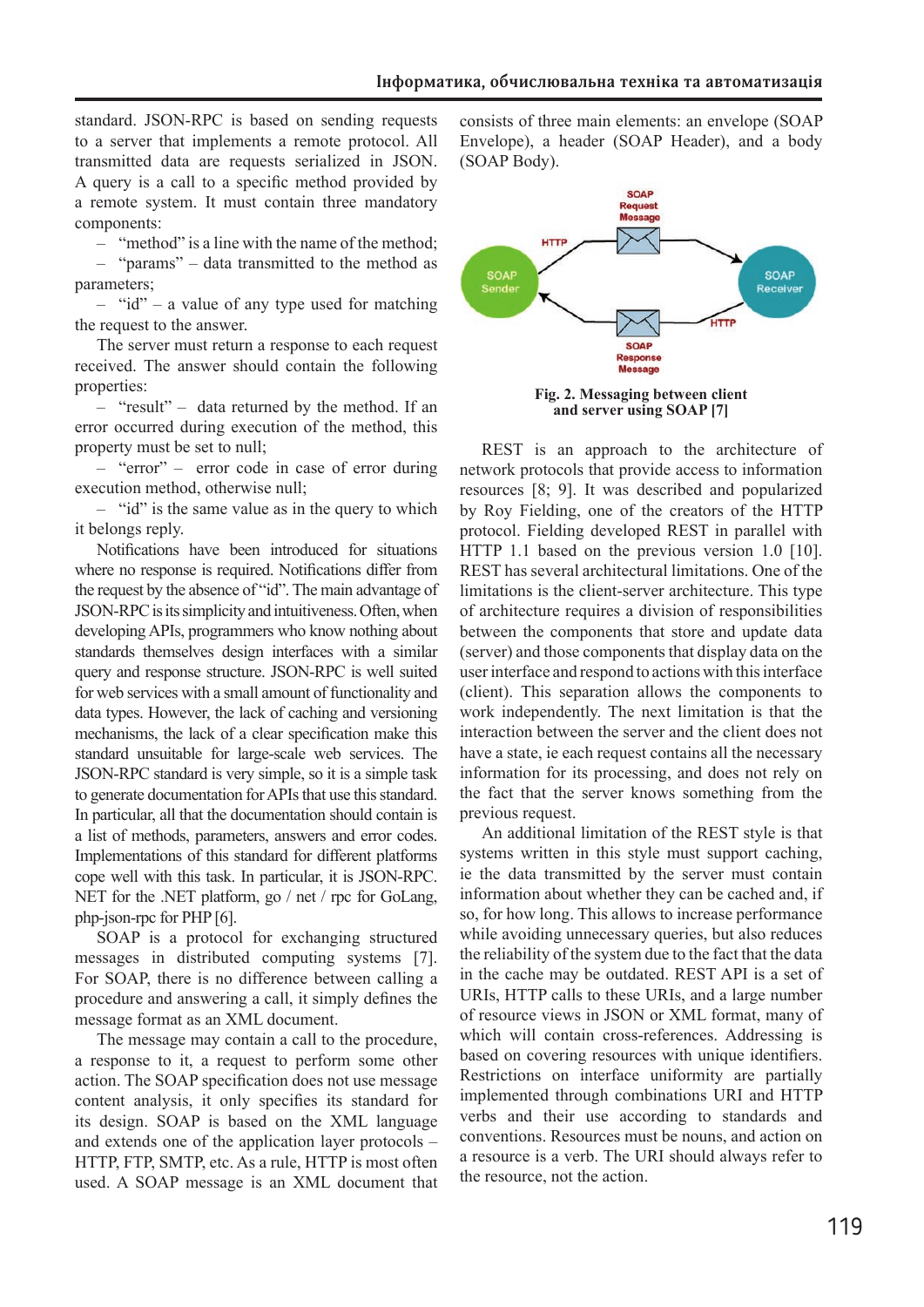

**Fig. 3. A typical resource and a set of URIs access [10]**

Each service resource must have at least one URI that identifies it. URIs should have a simple hierarchical structure to facilitate understanding of the API, and as a consequence, its usability. The REST API documentation should include a set of all resources, their identifiers and views, as well as a set of URIs and HTTP verbs for accessing resources, authorization information, and possible error and response codes. The REST API specification itself does not provide any automatic mechanisms for creating documentation, as is the case when using GraphQL using a schema, or in SOAP using WSDL. At the same time, the documentation for the REST API is an important artifact for the client part, and the process of its creation and maintenance can be optimized by analyzing the requirements and methods in detail.

**The proposed software method.** The test-based method is based on generating documentation when running functional tests. The result is a markdown file or a set of HTML and JS files. With the system of continuous integration, it is easy to configure the automatic download of these files to the server, which will allow each member of the team to easily view the documentation in the browser. The main advantage of this method is that it almost completely ensures the relevance of the documentation. After all, with the addition of tests, changes are automatically made to the documentation. The file that results from the tests determines whether the GUI will be interactive.

If it is a swagger file, we can install any graphics client that can work with the OpenAPI standard. Otherwise, it will not be possible to execute API requests using documentation. The SpringRestDocs library, which is an implementation of this method, generates documentation in its own format and does not provide users with interactivity, which is its significant disadvantage. Since the documentation

is based on tests, this method requires time to write them. At the same time, API access points are usually covered by functional tests, and under such conditions this method does not require additional time to create and maintain documentation.

This method does not completely minimize the human factor, because we need to make changes to the templates every time, and this can be easily forgotten. Also, the process of setting up SpringRestDocs is quite complex and cumbersome, but this can be explained by the complexity of the Spring ecosystem. The main disadvantage of SpringRestDocs is the lack of interactivity in the documentation. The documentation generated by the library is shown in Fig. 4:

Although API users will be able to see a list of available resources and methods by following the link, they will still be forced to use third-party applications to begin developing the client part. It should also be noted that an additional reason for this is that SpringRestDocs does not know how to generate the code of the client part, only snippet in the specified format. Another disadvantage is the inability to specify the authorization principle for the API. There are currently several ways to authorize in the REST API. These include BasicAuth, BearerAuth, ApiKeyAuth, OpenID and OAuth2. If we use any of them in tests, we will have to duplicate the queries for each of the tests. All these shortcomings are eliminated by using the OpenAPI standard. The OpenAPI specification, originally known as Swagger, is a specification of machine-readable files with interfaces for describing, creating, using, and visualizing REST web services. The principle of using this specification in this method is that instead of using snippets, templates and end files, we must first generate a machinereadable Swagger file, and then convert this file into human-readable documentation. This can result in a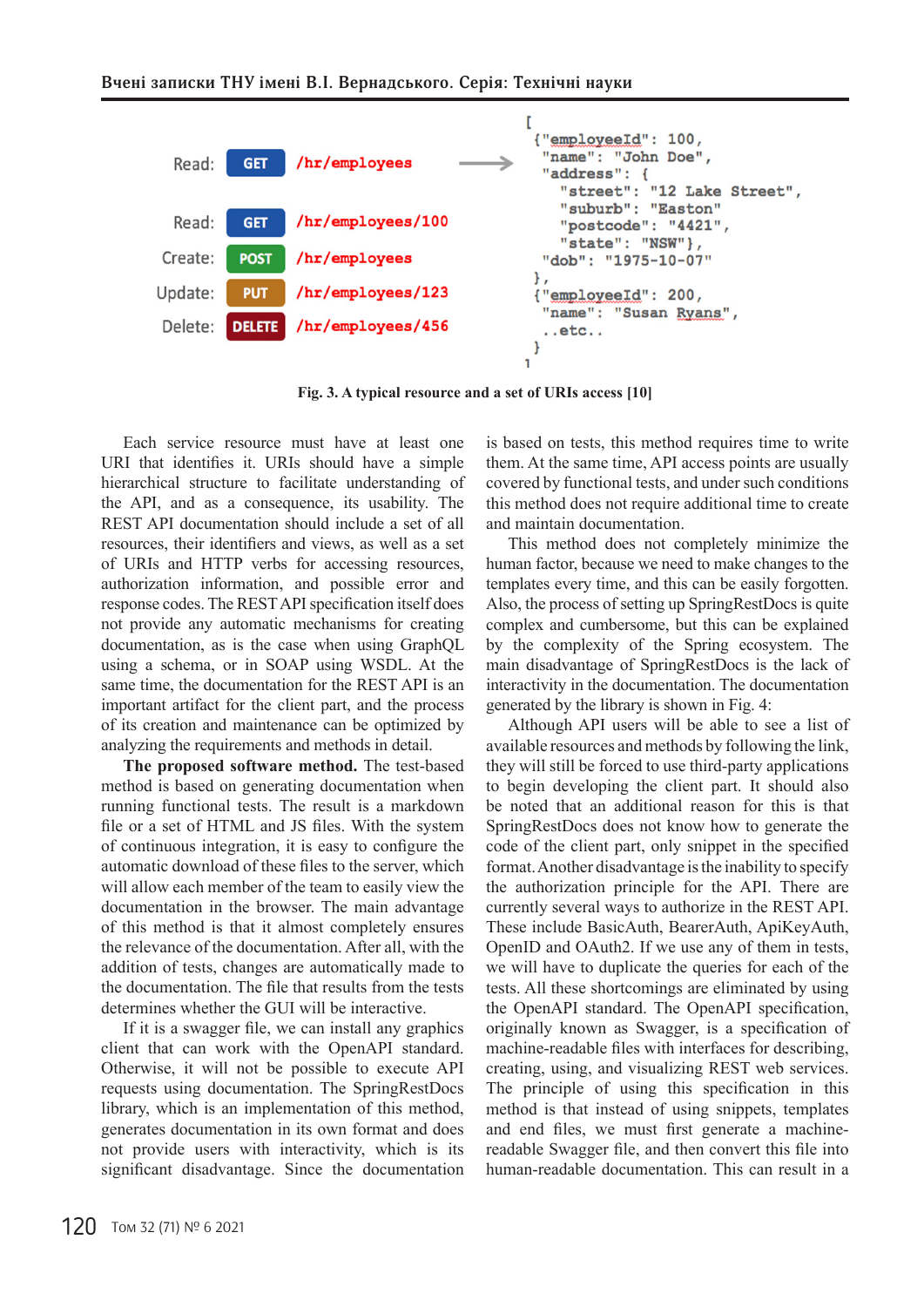PDF, HTML, etc. file. The final HTML file contains javascript code that allows to log in to the API and send requests to the server directly in the browser. Its appearance for the user in the browser (Fig. 5):

This method does not require manual editing of templates, but it will not be possible to change this template at the same time. The OpenAPI specification also supports all common authentication methods. All we have to do is add a securitySchemes section to the Swagger file. In this case, our method should not be responsible for graphical visualization of documentation. The result of his work is a Swagger file. The programmers will choose the way of visualization,

**Table of Contents** 

**HTTP status codes** Resources

> **Request structure Example request**

> **Example response**

**Listing users Response structure Example request Example response Inserting a user Request structure Example request Example response** Get a user **Response structure Example request** Example response Update a user

Overview **HTTP** verbs and when the Swagger file will be generated, because it can be done in several ways. In this case, in the system of continuous integration, we have the opportunity to check the percentage of coverage by tests. After successfully running the tests using the same system of continuous integration, the file is sent to a server that stores such files and visualizes them. The role of the server can be played by the project itself. In the case of a microservice architecture, we can create a separate service that will do this.

The principle of this method is to add a new handler that implements a special interface to the process of generating snippets, which later create templates,

## Get a user

A GET request is used to get a user.

**Response structure** 

| Path      | <b>Type</b>   | <b>Description</b>       |
|-----------|---------------|--------------------------|
| userId    | <b>String</b> | <b>User's identifier</b> |
| firstName | <b>String</b> | User's first name        |
| lastName  | <b>String</b> | User's last name         |
| username  | <b>String</b> | User's username          |

#### **Example request**

\$ curl 'http://localhost:8080/api/v1/users/2df3f1b9-f2a5-41f6-b021-4f2bc449d2ae' -i -H 'Content-Type: application/json'

**Example response** 

#### **Fig. 4. Documentation generated in SpringRestDocs**



**Fig. 5. OpenAPI documentation** 

Open API Documentation for Confluence